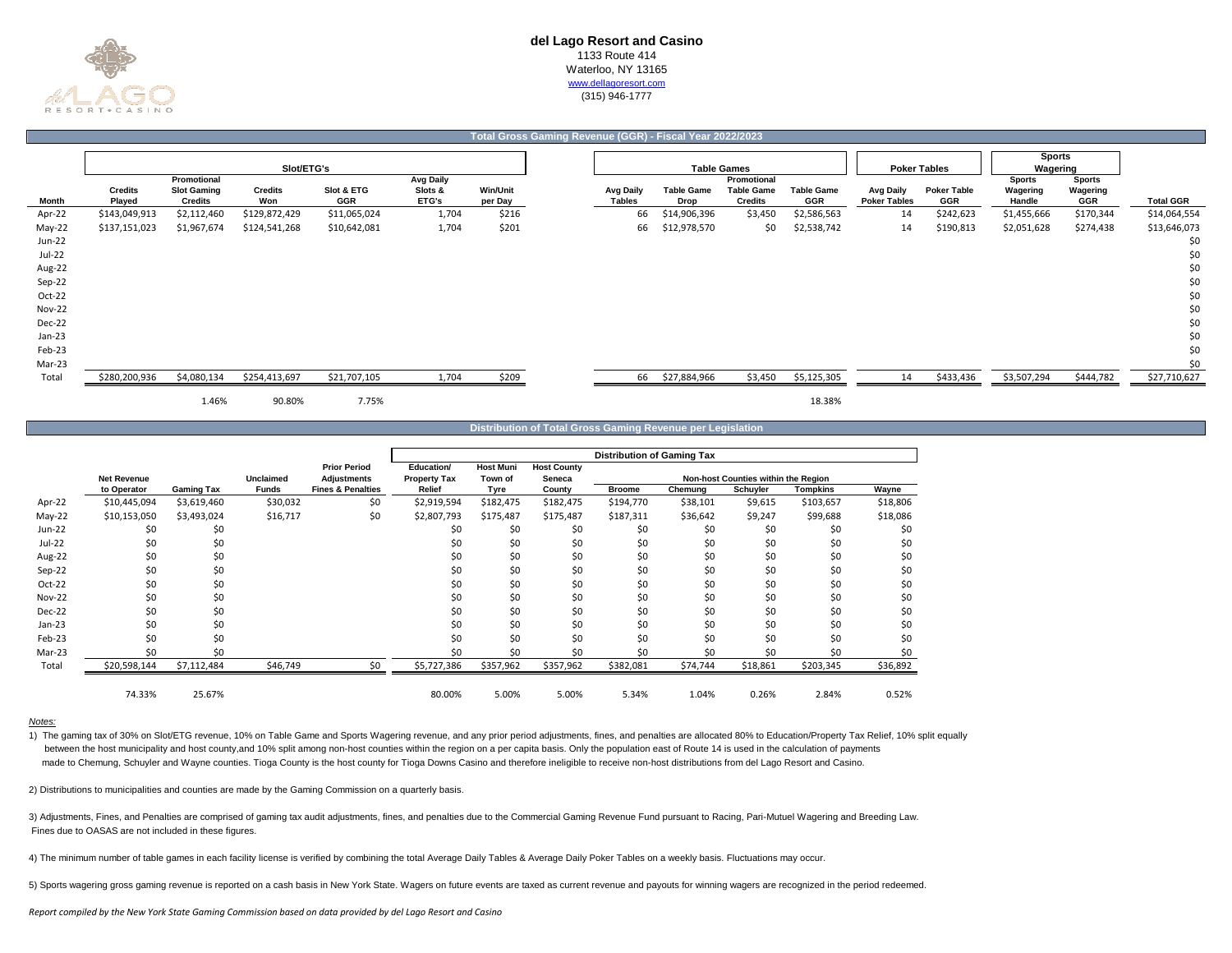

## **Total Gross Gaming Revenue (GGR) - Fiscal Year 2021/2022**

|          |                          |                                      |                       |                          |                  |                            |                                   |                                  |                                     |                                 |                                         |                                  | <b>Sports</b>      |                        |                  |
|----------|--------------------------|--------------------------------------|-----------------------|--------------------------|------------------|----------------------------|-----------------------------------|----------------------------------|-------------------------------------|---------------------------------|-----------------------------------------|----------------------------------|--------------------|------------------------|------------------|
|          |                          |                                      | Slot/ETG's            |                          |                  |                            |                                   |                                  | <b>Table Games</b>                  |                                 |                                         | <b>Poker Tables</b>              | Wagering           |                        |                  |
|          |                          | Promotional                          |                       |                          | <b>Avg Daily</b> |                            |                                   |                                  | Promotional                         |                                 |                                         |                                  | <b>Sports</b>      | <b>Sports</b>          |                  |
| Month    | <b>Credits</b><br>Plaved | <b>Slot Gaming</b><br><b>Credits</b> | <b>Credits</b><br>Won | Slot & ETG<br><b>GGR</b> | Slots &<br>ETG's | <b>Win/Unit</b><br>per Day | <b>Avg Daily</b><br><b>Tables</b> | <b>Table Game</b><br><b>Drop</b> | <b>Table Game</b><br><b>Credits</b> | <b>Table Game</b><br><b>GGR</b> | <b>Avg Daily</b><br><b>Poker Tables</b> | <b>Poker Table</b><br><b>GGR</b> | Wagering<br>Handle | Wagering<br><b>GGR</b> | <b>Total GGR</b> |
| Apr-21   | \$119,757,882            | \$1,435,552                          | \$108,689,421         | \$9,632,909              | 1,004            | \$320                      |                                   | \$8,380,318                      | \$0                                 | \$1,530,127                     |                                         | \$0                              | \$3,999,574        | \$620,431              | \$11,783,467     |
| $May-21$ | \$122,859,912            | \$1,744,188                          | \$111,747,127         | \$9,368,597              | 1,007            | \$300                      | 31                                | \$9,751,481                      | \$0                                 | \$2,290,461                     |                                         | \$0                              | \$4,534,299        | \$555,855              | \$12,214,912     |
| Jun-21   | \$118,357,456            | \$1,459,429                          | \$107,729,407         | \$9,168,619              | 1,376            | \$222                      | 51                                | \$11,381,238                     | \$0                                 | \$1,839,265                     |                                         | \$0                              | \$4,111,971        | \$626,478              | \$11,634,362     |
| Jul-21   | \$149,926,155            | \$1,730,599                          | \$135,962,258         | \$12,233,298             | 1,702            | \$232                      | 66                                | \$15,493,233                     | \$0                                 | \$3,347,732                     | 14                                      | \$184,946                        | \$2,638,294        | \$312,192              | \$16,078,168     |
| Aug-21   | \$143,790,844            | \$2,015,886                          | \$130,609,378         | \$11,165,580             | 1,702            | \$212                      | 66                                | \$14,008,161                     | \$0                                 | \$3,203,230                     | 14                                      | \$186,019                        | \$2,891,818        | \$260,764              | \$14,815,594     |
| $Sep-21$ | \$132,531,832            | \$1,701,202                          | \$120,634,196         | \$10,196,434             | 1,702            | \$200                      | 66                                | \$13,564,655                     | \$0                                 | \$2,638,576                     | 14                                      | \$186,004                        | \$5,431,184        | \$1,162,877            | \$14,183,891     |
| Oct-21   | \$150,916,755            | \$2,050,250                          | \$136,846,422         | \$12,020,083             | 1,702            | \$228                      | 66                                | \$15,188,661                     | \$0                                 | \$2,876,441                     | 14                                      | \$230,543                        | \$7,490,819        | \$503,241              | \$15,630,308     |
| Nov-21   | \$123,041,496            | \$1,739,366                          | \$111,816,748         | \$9,485,381              | 1,702            | \$186                      | 66                                | \$13,716,031                     | \$0                                 | \$3,146,210                     | 14                                      | \$195,513                        | \$6,152,252        | \$1,300,170            | \$14,127,275     |
| Dec-21   | \$128,708,487            | \$1,671,782                          | \$116,779,757         | \$10,256,948             | 1,702            | \$194                      | 66                                | \$14,083,772                     | \$0                                 | \$2,900,087                     | 14                                      | \$216,281                        | \$6,253,480        | \$38,895               | \$13,412,211     |
| Jan-22   | \$104,358,870            | \$1,561,058                          | \$95,362,964          | \$7,434,848              | 1,702            | \$141                      | 66                                | \$11,811,136                     | \$0                                 | \$2,850,704                     | 14                                      | \$219,861                        | \$4,551,924        | ( \$75,006)            | \$10,430,406     |
| Feb-22   | \$115,312,351            | \$1,497,521                          | \$105,079,068         | \$8,735,761              | 1,702            | \$183                      | 66                                | \$11,501,502                     | \$0                                 | \$2,033,662                     | 14                                      | \$194,564                        | \$1,720,218        | (5182, 653)            | \$10,781,335     |
| Mar-22   | \$133,131,129            | \$1,725,655                          | \$121,216,149         | \$10,189,325             | 1,704            | \$193                      | 66                                | \$15,156,041                     | \$0                                 | \$3,228,247                     | 14                                      | \$224,533                        | \$1,759,244        | \$194,198              | \$13,836,304     |
| Total    | \$1,542,693,168          | \$20,332,488                         | \$1,402,472,894       | \$119,887,785            | 1,559            | \$211                      |                                   | 59 \$154,036,228                 | \$0                                 | \$31,884,741                    | 14                                      | \$1,838,264                      | \$51,535,076       | \$5,317,443            | \$158,928,232    |
|          |                          | 1.32%                                | 90.91%                | 7.77%                    |                  |                            |                                   |                                  |                                     | 20.70%                          |                                         |                                  |                    |                        |                  |

|  | Distribution of Total Gross Gaming Revenue per Legislation |  |
|--|------------------------------------------------------------|--|
|  |                                                            |  |

|          |                    |                   |                  |                                           | <b>Distribution of Gaming Tax</b> |                             |                              |               |           |                                     |             |           |
|----------|--------------------|-------------------|------------------|-------------------------------------------|-----------------------------------|-----------------------------|------------------------------|---------------|-----------|-------------------------------------|-------------|-----------|
|          | <b>Net Revenue</b> |                   | <b>Unclaimed</b> | <b>Prior Period</b><br><b>Adjustments</b> | Education/<br><b>Property Tax</b> | <b>Host Muni</b><br>Town of | <b>Host County</b><br>Seneca |               |           | Non-host Counties within the Region |             |           |
|          | to Operator        | <b>Gaming Tax</b> | <b>Funds</b>     | <b>Fines &amp; Penalties</b>              | Relief                            | Tyre                        | County                       | <b>Broome</b> | Chemung   | Schuyler                            | Tompkins    | Wayne     |
| Apr-21   | \$8,678,538        | \$3,104,929       | \$46,445         | \$0                                       | \$2,521,099                       | \$157,569                   | \$157,569                    | \$169,132     | \$35,074  | \$8,422                             | \$85,632    | \$16,877  |
| $May-21$ | \$9,119,701        | \$3,095,211       | \$0              | \$0                                       | \$2,476,168                       | \$154,761                   | \$154,761                    | \$166,118     | \$34,449  | \$8,272                             | \$84,106    | \$16,576  |
| Jun-21   | \$8,637,202        | \$2,997,160       | \$364            | \$3,000                                   | \$2,400,419                       | \$150,026                   | \$150,026                    | \$161,036     | \$33,395  | \$8,019                             | \$81,533    | \$16,069  |
| $Jul-21$ | \$12,023,691       | \$4,054,476       | \$50             | \$0                                       | \$3,243,621                       | \$202,726                   | \$202,726                    | \$216,386     | \$42,330  | \$10,682                            | \$115,162   | \$20,893  |
| Aug-21   | \$11,100,918       | \$3,714,675       | \$306            | \$0                                       | \$2,971,985                       | \$185,749                   | \$185,749                    | \$198,265     | \$38,785  | \$9,787                             | \$105,517   | \$19,144  |
| $Sep-21$ | \$10,726,215       | \$3,457,676       | \$11,019         | \$0                                       | \$2,774,956                       | \$173,435                   | \$173,435                    | \$185,121     | \$36,214  | \$9,138                             | \$98,522    | \$17,874  |
| Oct-21   | \$11,663,261       | \$3,967,047       | \$34,694         | \$6,000                                   | \$3,206,193                       | \$200,387                   | \$200,387                    | \$213,889     | \$41,842  | \$10,559                            | \$113,833   | \$20,652  |
| Nov-21   | \$10,817,471       | \$3,309,804       | \$22,027         | \$0                                       | \$2,665,465                       | \$166,592                   | \$166,592                    | \$177,816     | \$34,785  | \$8,778                             | \$94,635    | \$17,169  |
| Dec-21   | \$10,019,601       | \$3,392,611       | \$29,965         | \$26,000                                  | \$2,758,861                       | \$172,429                   | \$172,429                    | \$184,047     | \$36,004  | \$9,085                             | \$97,951    | \$17,771  |
| Jan-22   | \$7,900,396        | \$2,530,010       | \$40,394         | \$10,000                                  | \$2,064,323                       | \$129,020                   | \$129,020                    | \$137,713     | \$26,940  | \$6,798                             | \$73,292    | \$13,297  |
| Feb-22   | \$7,956,049        | \$2,825,286       | \$30,182         | \$25,000                                  | \$2,304,374                       | \$144,023                   | \$144,023                    | \$153,728     | \$30,073  | \$7,589                             | \$81,815    | \$14,843  |
| Mar-22   | \$10,414,808       | \$3,421,495       | \$63,911         | \$0                                       | \$2,788,325                       | \$174.270                   | \$174,270                    | \$186,013     | \$36,388  | \$9,183                             | \$98,997    | \$17,961  |
| Total    | \$119,057,852      | \$39,870,380      | \$279,358        | \$70,000                                  | \$32,175,790                      | \$2,010,987                 | \$2,010,987                  | \$2,149,263   | \$426,279 | \$106,312                           | \$1,130,992 | \$209,127 |
|          | 74.91%             | 25.09%            |                  |                                           | 80.00%                            | 5.00%                       | 5.00%                        | 5.34%         | 1.06%     | 0.26%                               | 2.81%       | 0.52%     |

### *Notes:*

1) The gaming tax of 30% on Slot/ETG revenue, 10% on Table Game and Sports Wagering revenue, and any prior period adjustments, fines, and penalties are allocated 80% to Education/Property Tax Relief, 10% split equally between the host municipality and host county,and 10% split among non-host counties within the region on a per capita basis. Only the population east of Route 14 is used in the calculation of payments made to Chemung, Schuyler and Wayne counties. Tioga County is the host county for Tioga Downs Casino and therefore ineligible to receive non-host distributions from del Lago Resort and Casino.

2) Distributions to municipalities and counties are made by the Gaming Commission on a quarterly basis.

 Fines due to OASAS are not included in these figures. 3) Adjustments, Fines, and Penalties are comprised of gaming tax audit adjustments, fines, and penalties due to the Commercial Gaming Revenue Fund pursuant to Racing, Pari-Mutuel Wagering and Breeding Law.

4) The minimum number of table games in each facility license is verified by combining the total Average Daily Tables & Average Daily Poker Tables on a weekly basis. Fluctuations may occur.

5) Sports wagering gross gaming revenue is reported on a cash basis in New York State. Wagers on future events are taxed as current revenue and payouts for winning wagers are recognized in the period redeemed.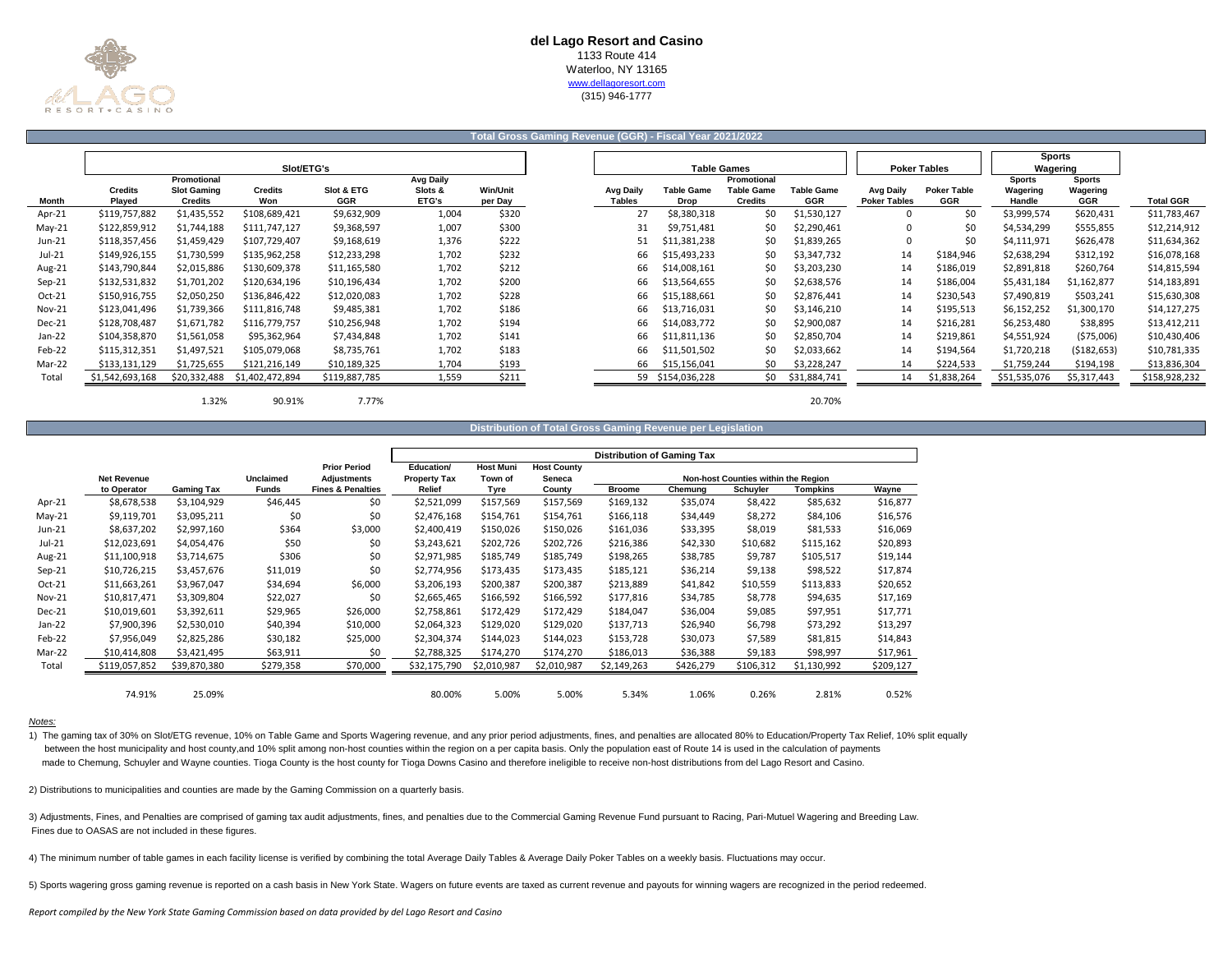

#### **Total Gross Gaming Revenue (GGR) - Fiscal Year 2020/2021**

|               |                          | Slot/ETG's<br>Promotional            |                       |                          |                                      |                 |                            |                           | <b>Table Games</b>                                 |                                 |                                         | <b>Poker Tables</b>              | <b>Sports</b><br>Wagering               |  |
|---------------|--------------------------|--------------------------------------|-----------------------|--------------------------|--------------------------------------|-----------------|----------------------------|---------------------------|----------------------------------------------------|---------------------------------|-----------------------------------------|----------------------------------|-----------------------------------------|--|
| Month         | <b>Credits</b><br>Played | <b>Slot Gaming</b><br><b>Credits</b> | <b>Credits</b><br>Won | Slot & ETG<br><b>GGR</b> | <b>Avg Daily</b><br>Slots &<br>ETG's | <b>Win/Unit</b> | Avg Daily<br><b>Tables</b> | <b>Table Game</b><br>Drop | Promotional<br><b>Table Game</b><br><b>Credits</b> | <b>Table Game</b><br><b>GGR</b> | <b>Avg Daily</b><br><b>Poker Tables</b> | <b>Poker Table</b><br><b>GGR</b> | <b>Sports</b><br>Wagering<br><b>GGR</b> |  |
| Apr-20        |                          |                                      |                       |                          |                                      | per Day         |                            |                           |                                                    |                                 |                                         |                                  |                                         |  |
| May-20        |                          |                                      |                       |                          |                                      |                 |                            |                           |                                                    |                                 |                                         |                                  |                                         |  |
| Jun-20        |                          |                                      |                       |                          |                                      |                 |                            |                           |                                                    |                                 |                                         |                                  |                                         |  |
| Jul-20        |                          |                                      |                       |                          |                                      |                 |                            |                           |                                                    |                                 |                                         |                                  |                                         |  |
| Aug-20        |                          |                                      |                       |                          |                                      |                 |                            |                           |                                                    |                                 |                                         |                                  |                                         |  |
| Sep-20        | \$54,447,578             | \$552,040                            | \$49,202,176          | \$4,693,363              | 839                                  | \$254           | 9                          | \$1,013,862               | \$0                                                | \$241,233                       |                                         | \$0                              | \$398,497                               |  |
| Oct-20        | \$96,956,929             | \$1,605,102                          | \$87,757,639          | \$7,594,188              | 974                                  | \$252           | 17                         | \$6,481,794               | \$0                                                | \$1,001,189                     |                                         | \$0                              | \$771,299                               |  |
| <b>Nov-20</b> | \$76,238,195             | \$1,218,345                          | \$69,214,004          | \$5,805,847              | 989                                  | \$196           | 23                         | \$5,805,247               | \$0                                                | \$833,045                       |                                         | \$0                              | \$949,710                               |  |
| Dec-20        | \$66,245,534             | \$970,340                            | \$60,308,192          | \$4,967,002              | 979                                  | \$164           | 23                         | \$4,410,787               | \$0                                                | \$998,541                       |                                         | \$0                              | \$922,718                               |  |
| $Jan-21$      | \$80,216,646             | \$972,786                            | \$73,003,727          | \$6,240,134              | 984                                  | \$205           | 23                         | \$4,956,258               | \$0                                                | \$501,246                       |                                         | \$0                              | \$1,270,812                             |  |
| Feb-21        | \$85,390,057             | \$1,018,391                          | \$77,698,629          | \$6,673,037              | 972                                  | \$245           | 23                         | \$5,241,745               | \$0                                                | \$752,858                       |                                         | Ś0                               | \$376,118                               |  |
| Mar-21        | \$111,135,423            | \$1,188,885                          | \$101,123,815         | \$8,822,723              | 989                                  | \$288           | 24                         | \$6,823,336               | \$0                                                | \$1,156,142                     |                                         | \$0                              | \$697,149                               |  |
| Total         | \$570,630,362            | \$7,525,888                          | \$518,308,182         | \$44,796,293             | 966                                  | \$227           | 22                         | \$34,733,029              | \$0                                                | \$5,484,252                     |                                         | \$0                              | \$5,386,304                             |  |

1.32% 90.83% 7.85% 15.79%

| Distribution of Total Gross Gaming Revenue per Legislation |
|------------------------------------------------------------|
|------------------------------------------------------------|

|               |                    |                   |                  |                              |                     | <b>Distribution of Gaming Tax</b> |                    |               |           |                                     |                 |          |
|---------------|--------------------|-------------------|------------------|------------------------------|---------------------|-----------------------------------|--------------------|---------------|-----------|-------------------------------------|-----------------|----------|
|               |                    |                   |                  | <b>Prior Period</b>          | Education/          | <b>Host Muni</b>                  | <b>Host County</b> |               |           |                                     |                 |          |
|               | <b>Net Revenue</b> |                   | <b>Unclaimed</b> | <b>Adjustments</b>           | <b>Property Tax</b> | Town of                           | Seneca             |               |           | Non-host Counties within the Region |                 |          |
|               | to Operator        | <b>Gaming Tax</b> | <b>Funds</b>     | <b>Fines &amp; Penalties</b> | Relief              | Tyre                              | County             | <b>Broome</b> | Chemung   | Schuyler                            | <b>Tompkins</b> | Wayne    |
| Apr-20        | \$0                | \$0               |                  |                              | \$0                 | \$0                               | \$0                | \$0           | \$0       | \$0                                 | \$0             | \$0      |
| $May-20$      | \$0                | \$0               |                  |                              | \$0                 | \$0                               | \$0                | \$0           | \$0       | \$0                                 | \$0             | \$0      |
| Jun-20        | \$0                | \$0               |                  |                              | \$0                 | \$0                               | \$0                | \$0           | \$0       | \$0                                 | \$0             | \$0      |
| Jul-20        | \$0                | \$0               |                  |                              | \$0                 | \$0                               | \$0                | \$0           | \$0       | \$0                                 | \$0             | \$0      |
| Aug-20        | \$0                | \$0               |                  |                              | \$0                 | \$0                               | \$0                | \$0           | \$0       | \$0                                 | \$0             | \$0      |
| Sep-20        | \$3,532,576        | \$1,800,517       | \$33,554         | \$12,913                     | \$1,477,588         | \$92,349                          | \$92,349           | \$99,126      | \$20,557  | \$4,936                             | \$50,188        | \$9,891  |
| Oct-20        | \$6,379,578        | \$2,987,098       | \$33,646         | \$5,000                      | \$2,420,596         | \$151,287                         | \$151,287          | \$162,390     | \$33,676  | \$8,086                             | \$82,218        | \$16,204 |
| <b>Nov-20</b> | \$5,262,163        | \$2,326,439       | \$30,299         | \$29,479                     | \$1,908,973         | \$119,311                         | \$119,311          | \$128,067     | \$26,558  | \$6,377                             | \$64,840        | \$12,779 |
| Dec-20        | \$4,858,343        | \$2,029,916       | \$40,025         | \$0                          | \$1,655,953         | \$103,497                         | \$103,497          | \$111,092     | \$23,038  | \$5,532                             | \$56,246        | \$11,085 |
| Jan-21        | \$5,526,137        | \$2,486,055       | \$38,024         | \$0                          | \$2,019,264         | \$126,204                         | \$126,204          | \$135,466     | \$28,093  | \$6,746                             | \$68,586        | \$13,518 |
| Feb-21        | \$5,220,091        | \$2,581,921       | \$59,785         | \$0                          | \$2,113,365         | \$132,085                         | \$132,085          | \$141,779     | \$29,402  | \$7,060                             | \$71,783        | \$14,147 |
| Mar-21        | \$7,226,278        | \$3,449,737       | \$17,896         | \$0                          | \$2,774,106         | \$173,382                         | \$173,382          | \$186,106     | \$38,594  | \$9,267                             | \$94,226        | \$18,571 |
| Total         | \$38,005,165       | \$17,661,684      | \$253,229        | \$47,392                     | \$14,369,844        | \$898,115                         | \$898,115          | \$964,026     | \$199,918 | \$48,004                            | \$488,087       | \$96,196 |
|               |                    |                   |                  |                              |                     |                                   |                    |               |           |                                     |                 |          |
|               | 68.27%             | 31.73%            |                  |                              | 80.00%              | 5.00%                             | 5.00%              | 5.37%         | 1.11%     | 0.27%                               | 2.72%           | 0.54%    |

### *Notes:*

1) The gaming tax of 37% on Slot/ETG revenue, 10% on Table Game and Sports Wagering revenue, and any prior period adjustments, fines, and penalties are allocated 80% to Education/Property Tax Relief, 10% split equally between the host municipality and host county,and 10% split among non-host counties within the region on a per capita basis. Only the population east of Route 14 is used in the calculation of payments made to Chemung, Schuyler and Wayne counties. Tioga County is the host county for Tioga Downs Casino and therefore ineligible to receive non-host distributions from del Lago Resort and Casino.

2) Distributions to municipalities and counties are made by the Gaming Commission on a quarterly basis.

 Fines due to OASAS are not included in these figures. 3) Adjustments, Fines, and Penalties are comprised of gaming tax audit adjustments, fines, and penalties due to the Commercial Gaming Revenue Fund pursuant to Racing, Pari-Mutuel Wagering and Breeding Law.

4) The minimum number of table games in each facility license is verified by combining the total Average Daily Tables & Average Daily Poker Tables on a weekly basis. Fluctuations may occur.

5) Sports wagering gross gaming revenue is reported on a cash basis in New York State. Wagers on future events are taxed as current revenue and payouts for winning wagers are recognized in the period redeemed.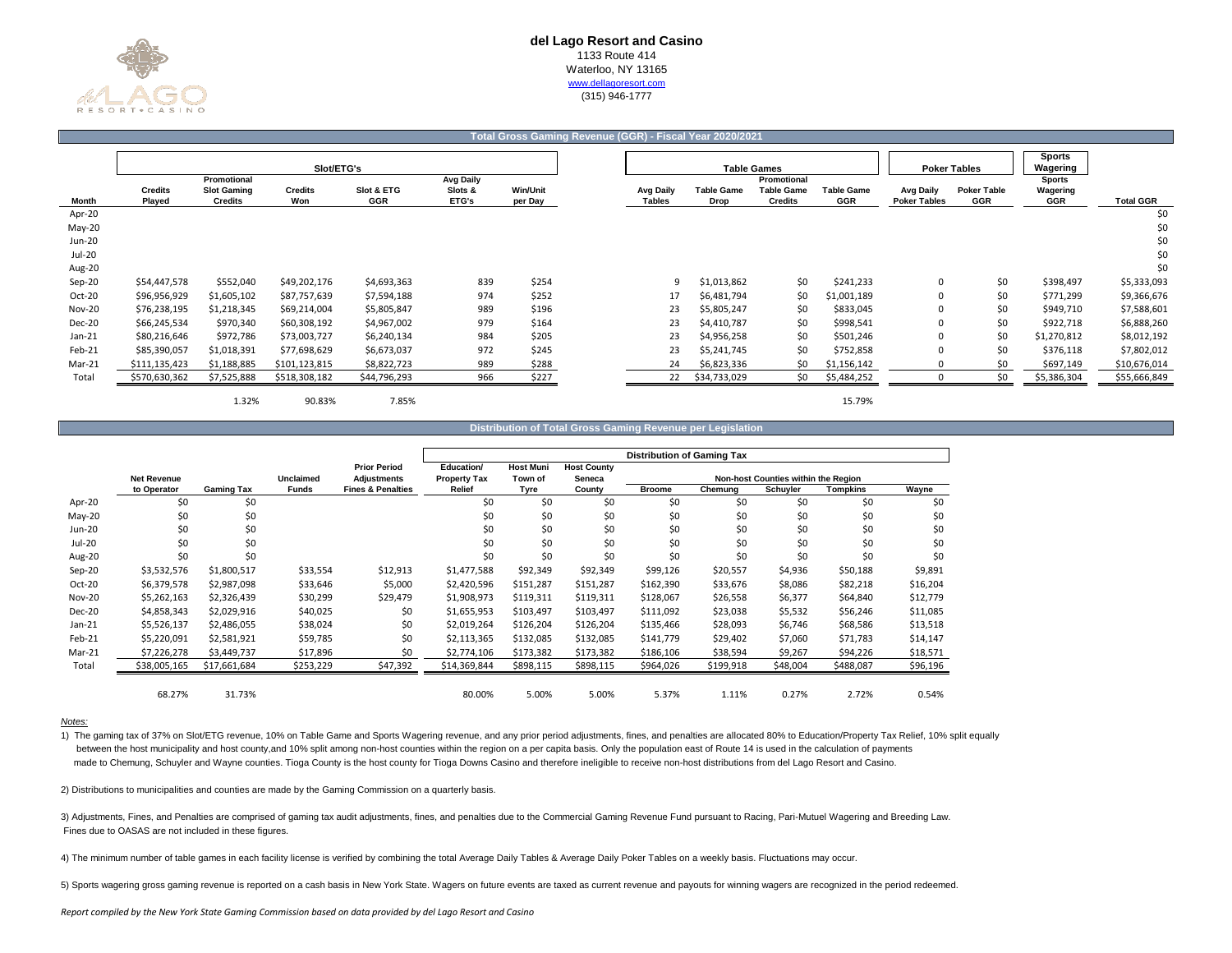

## **Total Gross Gaming Revenue (GGR) - Fiscal Year 2019/2020**

|               |                          |                                                     | Slot/ETG's      |                          |                                      |                            |                                   |                    | <b>Table Games</b>                                 |                                 |                                         | <b>Poker Tables</b>              | <b>Sports</b><br>Wagering               |                  |
|---------------|--------------------------|-----------------------------------------------------|-----------------|--------------------------|--------------------------------------|----------------------------|-----------------------------------|--------------------|----------------------------------------------------|---------------------------------|-----------------------------------------|----------------------------------|-----------------------------------------|------------------|
| Month         | <b>Credits</b><br>Played | Promotional<br><b>Slot Gaming</b><br><b>Credits</b> | Credits<br>Won  | Slot & ETG<br><b>GGR</b> | <b>Avg Daily</b><br>Slots &<br>ETG's | <b>Win/Unit</b><br>per Day | <b>Avg Daily</b><br><b>Tables</b> | Table Game<br>Drop | Promotional<br><b>Table Game</b><br><b>Credits</b> | <b>Table Game</b><br><b>GGR</b> | <b>Avg Daily</b><br><b>Poker Tables</b> | <b>Poker Table</b><br><b>GGR</b> | <b>Sports</b><br>Wagering<br><b>GGR</b> | <b>Total GGR</b> |
| Apr-19        | \$138,342,937            | \$2,524,023                                         | \$125,520,228   | \$10,298,686             | 1,950                                | \$176                      | 77                                | \$16,596,978       | \$281,851                                          | \$2,754,114                     | 14                                      | \$250,477                        |                                         | \$13,303,277     |
| $May-19$      | \$147,248,305            | \$2,908,318                                         | \$133,912,790   | \$10,427,197             | 1,866                                | \$180                      | 68                                | \$19,034,243       | \$341,250                                          | \$2,733,634                     | 14                                      | \$238,214                        |                                         | \$13,399,045     |
| Jun-19        | \$132,828,772            | \$2,456,246                                         | \$120,288,797   | \$10,083,729             | 1,728                                | \$194                      | 66                                | \$15,357,818       | \$372,425                                          | \$2,529,084                     | 14                                      | \$204,100                        |                                         | \$12,816,912     |
| Jul-19        | \$135,005,522            | \$2,425,582                                         | \$122,897,716   | \$9,682,223              | 1,647                                | \$190                      | 66                                | \$17,929,370       | \$366,610                                          | \$4,360,098                     | 14                                      | \$221,474                        |                                         | \$14,263,795     |
| Aug-19        | \$136,304,755            | \$2,513,283                                         | \$123,371,023   | \$10,420,449             | 1,645                                | \$204                      | 66                                | \$15,510,810       | \$354,600                                          | \$2,397,796                     | 14                                      | \$246,253                        | \$182,950                               | \$13,247,448     |
| $Sep-19$      | \$125,980,453            | \$2,398,071                                         | \$114,206,560   | \$9,375,822              | 1,650                                | \$189                      | 66                                | \$17,948,251       | \$410,895                                          | \$3,744,741                     | 14                                      | \$237,257                        | \$836,929                               | \$14,194,748     |
| $Oct-19$      | \$125,337,327            | \$2,105,313                                         | \$113,630,167   | \$9,601,847              | 1,650                                | \$188                      | 66                                | \$18,351,614       | \$444,390                                          | \$2,888,826                     | 14                                      | \$245,683                        | \$572,410                               | \$13,308,766     |
| <b>Nov-19</b> | \$118,008,434            | \$1,760,911                                         | \$107,027,626   | \$9,219,898              | 1,650                                | \$186                      | 66                                | \$18,017,145       | \$442,435                                          | \$3,394,216                     | 14                                      | \$242,550                        | \$230,092                               | \$13,086,755     |
| Dec-19        | \$111,792,876            | \$1,499,348                                         | \$101,630,173   | \$8,663,355              | 1,669                                | \$167                      | 66                                | \$17,335,499       | \$423,870                                          | \$3,056,727                     | 14                                      | \$230,569                        | \$335,283                               | \$12,285,934     |
| Jan-20        | \$111,906,876            | \$1,546,535                                         | \$101,571,214   | \$8,789,127              | 1,704                                | \$166                      | 66                                | \$16,586,464       | \$264.745                                          | \$3,396,917                     | 14                                      | \$240,725                        | \$610,250                               | \$13,037,019     |
| Feb-20        | \$116,682,712            | \$1,641,415                                         | \$105,483,790   | \$9,557,508              | 1,704                                | \$193                      | 66                                | \$15,558,668       | \$282,385                                          | \$2,679,487                     | 14                                      | \$244,352                        | \$98,247                                | \$12,579,594     |
| Mar-20        | \$58,152,596             | \$816,010                                           | \$52,740,107    | \$4,596,479              | 1,703                                | \$169                      | 66                                | \$8,399,121        | \$143,490                                          | \$1,695,362                     | 14                                      | \$108,633                        | \$53,861                                | \$6,454,335      |
| Total         | \$1,457,591,565          | \$24,595,055                                        | \$1,322,280,190 | \$110,716,319            | 1,714                                | \$184                      | 67                                | \$196,625,982      | \$4,128,946                                        | \$35,631,000                    | 14                                      | \$2,710,287                      | \$2,920,022                             | \$151,977,628    |
|               |                          |                                                     |                 |                          |                                      |                            |                                   |                    |                                                    |                                 |                                         |                                  |                                         |                  |

1.69% 90.72% 7.60% 18.12%

**Distribution of Total Gross Gaming Revenue per Legislation**

|          |                    |                   |                  |                              | <b>Distribution of Gaming Tax</b> |                  |                    |               |           |                                     |                 |           |
|----------|--------------------|-------------------|------------------|------------------------------|-----------------------------------|------------------|--------------------|---------------|-----------|-------------------------------------|-----------------|-----------|
|          |                    |                   |                  | <b>Prior Period</b>          | Education/                        | <b>Host Muni</b> | <b>Host County</b> |               |           |                                     |                 |           |
|          | <b>Net Revenue</b> |                   | <b>Unclaimed</b> | <b>Adjustments</b>           | <b>Property Tax</b>               | Town of          | Seneca             |               |           | Non-host Counties within the Region |                 |           |
|          | to Operator        | <b>Gaming Tax</b> | <b>Funds</b>     | <b>Fines &amp; Penalties</b> | Relief                            | Tyre             | County             | <b>Broome</b> | Chemuna   | Schuyler                            | <b>Tompkins</b> | Wayne     |
| Apr-19   | \$9,192,304        | \$4,110,973       | \$12,809         | \$0                          | \$3,299,025                       | \$206,189        | \$206,189          | \$221,321     | \$45,897  | \$11,021                            | \$112,055       | \$22,085  |
| $May-19$ | \$9,243,797        | \$4,155,248       | \$15,385         | \$175,000                    | \$3,476,506                       | \$217,282        | \$217,282          | \$233,227     | \$48,366  | \$11,614                            | \$118,083       | \$23,273  |
| Jun-19   | \$8,812,614        | \$4,004,298       | \$9,484          | \$0                          | \$3,211,026                       | \$200,689        | \$200,689          | \$215,417     | \$44,673  | \$10,727                            | \$109,066       | \$21,496  |
| Jul-19   | \$10,223,215       | \$4,040,580       | \$9,441          | \$25,000                     | \$3,260,016                       | \$203,751        | \$203,751          | \$218,704     | \$45,354  | \$10,890                            | \$110,730       | \$21,823  |
| Aug-19   | \$9,109,182        | \$4,138,266       | \$7,499          | \$0                          | \$3,316,612                       | \$207,288        | \$207,288          | \$222,501     | \$46,142  | \$11,080                            | \$112,652       | \$22,202  |
| Sep-19   | \$10,243,802       | \$3,950,947       | \$8,162          | \$0                          | \$3,167,287                       | \$197,955        | \$197,955          | \$212,483     | \$44,064  | \$10,581                            | \$107,580       | \$21,203  |
| Oct-19   | \$9,385,390        | \$3,923,375       | \$8,864          | \$30,000                     | \$3,169,791                       | \$198,112        | \$198,112          | \$212,651     | \$44,099  | \$10,589                            | \$107,665       | \$21,220  |
| Nov-19   | \$9,288,707        | \$3,798,048       | \$9,524          | \$25,000                     | \$3,066,058                       | \$191,629        | \$191,629          | \$205,692     | \$42,656  | \$10,243                            | \$104,142       | \$20,525  |
| $Dec-19$ | \$8,718,235        | \$3,567,699       | \$5,805          | \$0                          | \$2,858,804                       | \$178.675        | \$178,675          | \$191,788     | \$39,773  | \$9,550                             | \$97,102        | \$19,138  |
| Jan-20   | \$9,360,253        | \$3,676,766       | \$7,459          | \$0                          | \$2,947,381                       | \$184,211        | \$184,211          | \$197,730     | \$41,005  | \$9,846                             | \$100,111       | \$19,731  |
| Feb-20   | \$8,741,107        | \$3.838.487       | \$57,987         | \$0                          | \$3,117,179                       | \$194,824        | \$194,824          | \$209,121     | \$43,367  | \$10,413                            | \$105,878       | \$20,867  |
| Mar-20   | \$4,567,852        | \$1,886,483       | \$6,028          | \$5,000                      | \$1,518,008                       | \$94,876         | \$94,876           | \$101,838     | \$21,119  | \$5,071                             | \$51,561        | \$10,162  |
| Total    | \$106,886,459      | \$45,091,169      | \$158,447        | \$260,000                    | \$36,407,693                      | \$2,275,481      | \$2,275,481        | \$2,442,472   | \$506,515 | \$121,624                           | \$1,236,626     | \$243,724 |
|          |                    |                   |                  |                              |                                   |                  |                    |               |           |                                     |                 |           |
|          | 70.33%             | 29.67%            |                  |                              | 80.00%                            | 5.00%            | 5.00%              | 5.37%         | 1.11%     | 0.27%                               | 2.72%           | 0.54%     |

### *Notes:*

1) The gaming tax of 37% on Slot/ETG revenue, 10% on Table Game and Sports Wagering revenue, and any prior period adjustments, fines, and penalties are allocated 80% to Education/Property Tax Relief, 10% split equally between the host municipality and host county,and 10% split among non-host counties within the region on a per capita basis. Only the population east of Route 14 is used in the calculation of payments made to Chemung, Schuyler and Wayne counties. Tioga County is the host county for Tioga Downs Casino and therefore ineligible to receive non-host distributions from del Lago Resort and Casino.

2) Distributions to municipalities and counties are made by the Gaming Commission on a quarterly basis.

 Fines due to OASAS are not included in these figures. 3) Adjustments, Fines, and Penalties are comprised of gaming tax audit adjustments, fines, and penalties due to the Commercial Gaming Revenue Fund pursuant to Racing, Pari-Mutuel Wagering and Breeding Law.

4) The minimum number of table games in each facility license is verified by combining the total Average Daily Tables & Average Daily Poker Tables on a weekly basis. Fluctuations may occur.

5) Sports wagering gross gaming revenue is reported on a cash basis in New York State. Wagers on future events are taxed as current revenue and payouts for winning wagers are recognized in the period redeemed.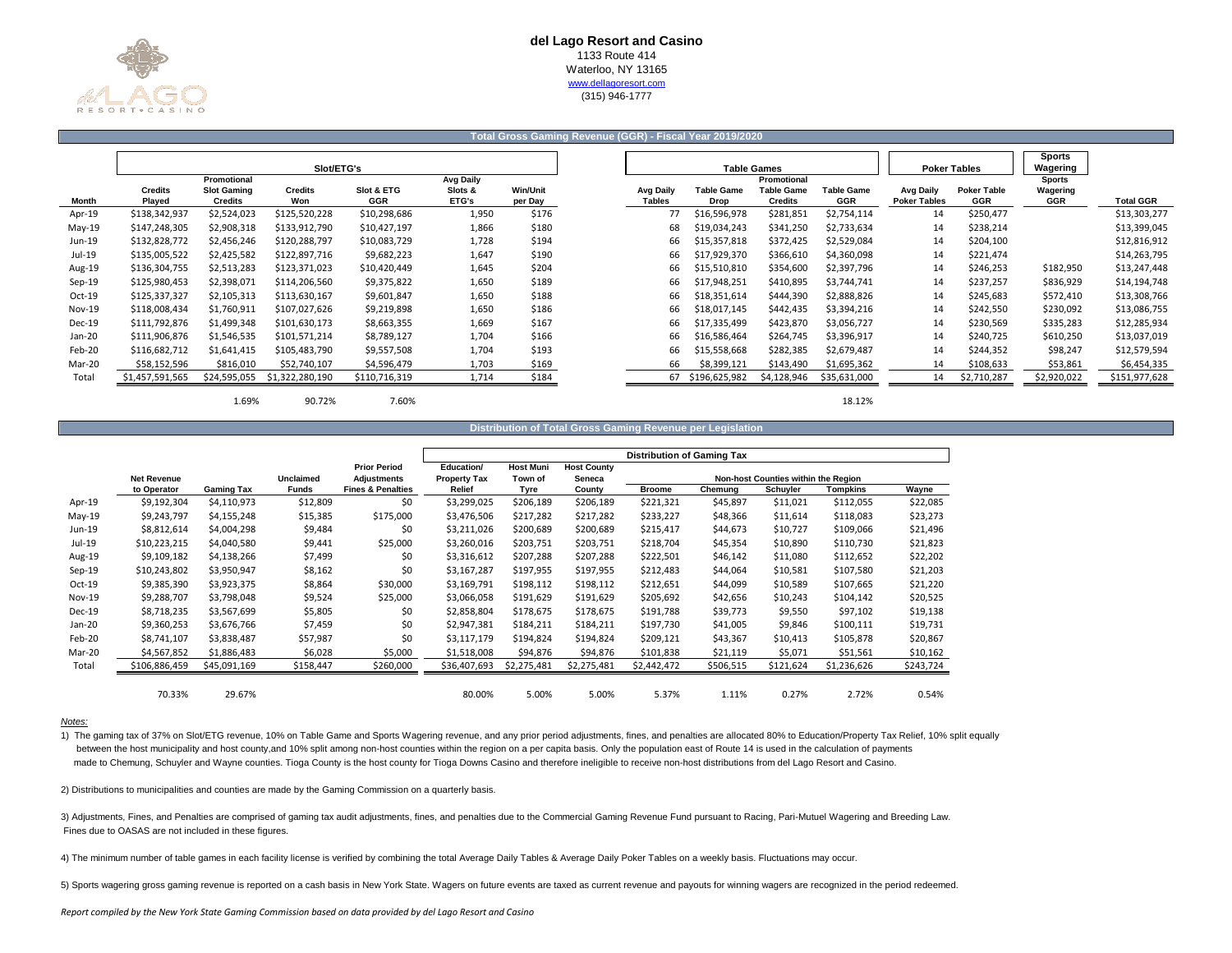

# **Total Gross Gaming Revenue (GGR) - Fiscal Year 2018/2019**

|               |                 |                    |                 |               |                  |                 |                  |                   |                    |                   |                     |                     | <b>Sports</b> |                  |
|---------------|-----------------|--------------------|-----------------|---------------|------------------|-----------------|------------------|-------------------|--------------------|-------------------|---------------------|---------------------|---------------|------------------|
|               |                 |                    | Slot/ETG's      |               |                  |                 |                  |                   | <b>Table Games</b> |                   |                     | <b>Poker Tables</b> | Wagering      |                  |
|               |                 | Promotional        |                 |               | <b>Avg Daily</b> |                 |                  |                   | Promotional        |                   |                     |                     | <b>Sports</b> |                  |
|               | <b>Credits</b>  | <b>Slot Gaming</b> | <b>Credits</b>  | Slot & ETG    | Slots &          | <b>Win/Unit</b> | <b>Avg Daily</b> | <b>Table Game</b> | <b>Table Game</b>  | <b>Table Game</b> | <b>Avg Daily</b>    | <b>Poker Table</b>  | Wagering      |                  |
| Month         | Played          | <b>Credits</b>     | Won             | GGR           | <b>ETG's</b>     | per Day         | <b>Tables</b>    | Drop              | <b>Credits</b>     | GGR               | <b>Poker Tables</b> | GGR                 | GGR           | <b>Total GGR</b> |
| Apr-18        | \$128,602,879   | \$2,126,907        | \$116,995,643   | \$9,480,329   | 1,960            | \$161           | 85               | \$17,628,892      | \$356,235          | \$2,690,206       | 14                  | \$287,541           |               | \$12,458,076     |
| $May-18$      | \$120,721,679   | \$1,922,972        | \$109,877,464   | \$8,921,243   | 1,960            | \$147           | 85               | \$17,045,003      | \$419,685          | \$3,080,657       | 14                  | \$255,973           |               | \$12,257,873     |
| Jun-18        | \$122,921,523   | \$1,930,922        | \$111,975,353   | \$9,015,248   | 1,960            | \$153           | 85               | \$16,261,652      | \$358,305          | \$2,898,948       | 14                  | \$224,294           |               | \$12,138,489     |
| Jul-18        | \$129,293,996   | \$1,748,125        | \$117,365,924   | \$10,179,948  | 1,957            | \$168           | 85               | \$17,859,473      | \$438,690          | \$2,578,297       | 14                  | \$225,431           |               | \$12,983,675     |
| Aug-18        | \$153,212,128   | \$3,285,003        | \$139,310,599   | \$10,616,526  | 1,960            | \$175           | 77               | \$17,440,215      | \$415,925          | \$2,551,089       | 14                  | \$234,095           |               | \$13,401,710     |
| Sep-18        | \$143,380,116   | \$2,433,338        | \$130,555,096   | \$10,391,683  | 1,964            | \$176           | 76               | \$16,829,275      | \$327,065          | \$2,934,840       | 14                  | \$212,565           |               | \$13,539,087     |
| Oct-18        | \$136,759,990   | \$2,336,101        | \$124,342,678   | \$10,081,211  | 1,964            | \$166           | 76               | \$16,522,775      | \$317,430          | \$2,889,951       | 14                  | \$241,959           |               | \$13,213,121     |
| <b>Nov-18</b> | \$126,349,270   | \$2,319,670        | \$114,865,853   | \$9,163,748   | 1,964            | \$156           | 76               | \$16,290,822      | \$328,140          | \$3,200,633       | 14                  | \$249,456           |               | \$12,613,837     |
| Dec-18        | \$129,516,718   | \$2,190,947        | \$117,508,628   | \$9,817,144   | 1,959            | \$162           | 77               | \$16,319,761      | \$347,215          | \$2,889,673       | 14                  | \$284,883           |               | \$12,991,699     |
| $Jan-19$      | \$109,847,629   | \$2,002,116        | \$99,922,886    | \$7,922,626   | 1,950            | \$131           | 77               | \$14,418,873      | \$306,015          | \$2,547,445       | 14                  | \$247,446           |               | \$10,717,516     |
| Feb-19        | \$120,359,349   | \$2,011,069        | \$109,279,975   | \$9,068,305   | 1,950            | \$166           | 77               | \$13,887,547      | \$237,855          | \$2,576,760       | 14                  | \$244,148           |               | \$11,889,212     |
| Mar-19        | \$156,795,897   | \$2,807,818        | \$142,872,212   | \$11,115,867  | 1,950            | \$184           |                  | \$17,345,187      | \$288,945          | \$3,357,748       | 14                  | \$293,964           |               | \$14,767,579     |
| Total         | \$1,577,761,174 | \$27,114,988       | \$1,434,872,310 | \$115,773,876 | 1,958            | \$162           |                  | 79 \$197,849,474  | \$4,141,505        | \$34,196,245      | 14                  | \$3,001,755         | \$0           | \$152,971,875    |
|               |                 |                    |                 |               |                  |                 |                  |                   |                    |                   |                     |                     |               |                  |

1.72% 90.94% 7.34% 17.28%

# **Distribution of Total Gross Gaming Revenue per Legislation**

|               |                    |                   |                  |                              |                     |                  |                    | <b>Distribution of Gaming Tax</b> |           |                                     |             |           |
|---------------|--------------------|-------------------|------------------|------------------------------|---------------------|------------------|--------------------|-----------------------------------|-----------|-------------------------------------|-------------|-----------|
|               |                    |                   |                  | <b>Prior Period</b>          | Education/          | <b>Host Muni</b> | <b>Host County</b> |                                   |           |                                     |             |           |
|               | <b>Net Revenue</b> |                   | <b>Unclaimed</b> | <b>Adjustments</b>           | <b>Property Tax</b> | Town of          | Seneca             |                                   |           | Non-host Counties within the Region |             |           |
|               | to Operator        | <b>Gaming Tax</b> | <b>Funds</b>     | <b>Fines &amp; Penalties</b> | Relief              | Tyre             | County             | <b>Broome</b>                     | Chemung   | Schuyler                            | Tompkins    | Wayne     |
| Apr-18        | \$8,652,580        | \$3,805,496       | \$16,557         | \$0                          | \$3,057,643         | \$191,103        | \$191,103          | \$205,127                         | \$42,539  | \$10,214                            | \$103,856   | \$20,469  |
| $May-18$      | \$8,623,350        | \$3,634,523       | \$16,080         | \$0                          | \$2,920,482         | \$182,530        | \$182,530          | \$195,926                         | \$40,631  | \$9,756                             | \$99,197    | \$19,551  |
| Jun-18        | \$8,490,523        | \$3,647,966       | \$8,736          | \$0                          | \$2,925,362         | \$182,835        | \$182,835          | \$196,253                         | \$40,699  | \$9,773                             | \$99,363    | \$19,583  |
| Jul-18        | \$8,936,722        | \$4,046,953       | \$10,823         | \$0                          | \$3,246,221         | \$202,889        | \$202,889          | \$217,778                         | \$45,162  | \$10,844                            | \$110,261   | \$21,731  |
| Aug-18        | \$9,195,077        | \$4,206,633       | \$10,856         | \$0                          | \$3,373,991         | \$210,874        | \$210,874          | \$226,350                         | \$46,940  | \$11,271                            | \$114,601   | \$22,586  |
| Sep-18        | \$9,379,424        | \$4,159,663       | \$11,304         | \$0                          | \$3,336,773         | \$208,548        | \$208,548          | \$223,853                         | \$46,422  | \$11,147                            | \$113,337   | \$22,337  |
| Oct-18        | \$9,169,882        | \$4,043,239       | \$12,253         | \$0                          | \$3,244,393         | \$202,775        | \$202,775          | \$217,656                         | \$45,137  | \$10,838                            | \$110,199   | \$21,719  |
| <b>Nov-18</b> | \$8,878,241        | \$3,735,595       | \$12,120         | \$0                          | \$2,998,172         | \$187,386        | \$187,386          | \$201,138                         | \$41,711  | \$10,016                            | \$101,836   | \$20,071  |
| Dec-18        | \$9,041,901        | \$3,949,799       | \$7,477          | \$0                          | \$3,165,821         | \$197,864        | \$197,864          | \$212,385                         | \$44,044  | \$10,576                            | \$107,531   | \$21,193  |
| Jan-19        | \$7,506,656        | \$3,210,861       | \$8,942          | \$0                          | \$2,575,842         | \$160,990        | \$160,990          | \$172,805                         | \$35,836  | \$8,605                             | \$87,491    | \$17,243  |
| Feb-19        | \$8,251,849        | \$3,637,363       | \$8,415          | \$0                          | \$2,916,623         | \$182,289        | \$182,289          | \$195,667                         | \$40,577  | \$9,743                             | \$99,066    | \$19,525  |
| Mar-19        | \$10,289,537       | \$4,478,042       | \$13,012         | \$0                          | \$3,592,843         | \$224,553        | \$224,553          | \$241,032                         | \$49,985  | \$12,002                            | \$122,035   | \$24,052  |
| Total         | \$106,415,741      | \$46,556,134      | \$136,575        | \$0                          | \$37,354,167        | \$2,334,635      | \$2,334,635        | \$2,505,968                       | \$519,682 | \$124,786                           | \$1,268,774 | \$250,060 |
|               |                    |                   |                  |                              |                     |                  |                    |                                   |           |                                     |             |           |
|               | 69.57%             | 30.43%            |                  |                              | 80.00%              | 5.00%            | 5.00%              | 5.37%                             | 1.11%     | 0.27%                               | 2.72%       | 0.54%     |

#### *Notes:*

1) The gaming tax of 37% on Slot/ETG revenue, 10% on Table Game revenue, and any prior period adjustments, fines, and penalties are allocated 80% to Education/Property Tax Relief, 10% split equally between the host municipality and host county,and 10% split among non-host counties within the region on a per capita basis. Only the population east of Route 14 is used in the calculation of payments made to Chemung, Schuyler and Wayne counties. Tioga County is the host county for Tioga Downs Casino and therefore ineligible to receive non-host distributions from del Lago Resort and Casino.

2) Distributions to municipalities and counties are made by the Gaming Commission on a quarterly basis.

 Fines due to OASAS are not included in these figures. 3) Adjustments, Fines, and Penalties are comprised of gaming tax audit adjustments, fines, and penalties due to the Commercial Gaming Revenue Fund pursuant to Racing, Pari-Mutuel Wagering and Breeding Law.

4) The minimum number of table games in each facility license is verified by combining the total Average Daily Tables & Average Daily Poker Tables on a weekly basis. Fluctuations may occur.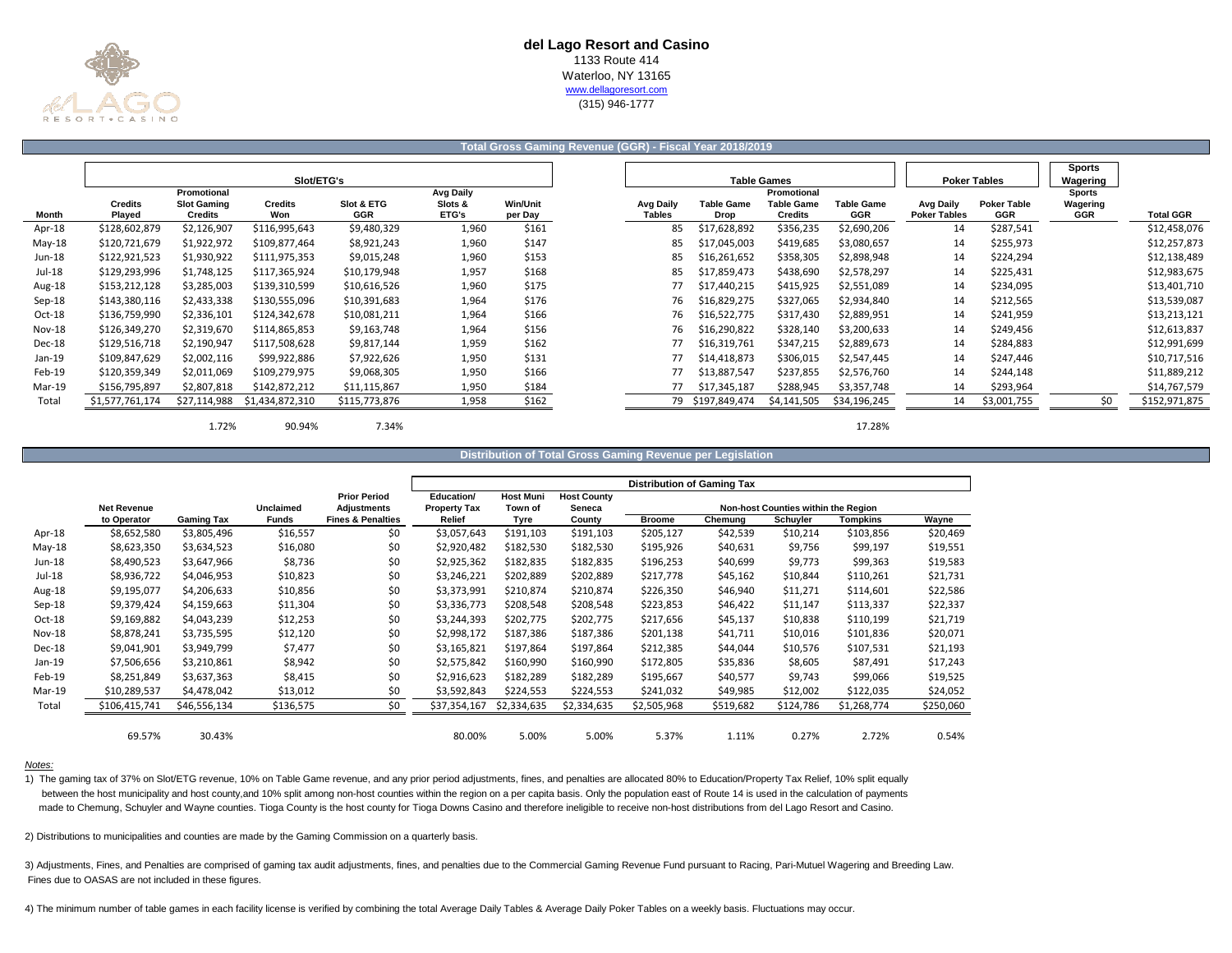

## **Total Gross Gaming Revenue (GGR) - Fiscal Year 2017/2018**

|               | Slot/ETG's               |                                      |                       |                           |                          |                  |                     |                            |                           | <b>Table Games</b>           | <b>Poker Tables</b>      |                                  |                                  |                  |
|---------------|--------------------------|--------------------------------------|-----------------------|---------------------------|--------------------------|------------------|---------------------|----------------------------|---------------------------|------------------------------|--------------------------|----------------------------------|----------------------------------|------------------|
|               |                          | Promotional                          |                       |                           |                          | <b>Avg Daily</b> |                     |                            |                           | Promotional                  |                          |                                  |                                  |                  |
| Month         | <b>Credits</b><br>Played | <b>Slot Gaming</b><br><b>Credits</b> | <b>Credits</b><br>Won | Progressive<br>Adjustment | Slot & ETG<br><b>GGR</b> | Slots &<br>ETG's | Win/Unit<br>per Day | Avg Daily<br><b>Tables</b> | <b>Table Game</b><br>Drop | <b>Table Game</b><br>Credits | <b>Table Game</b><br>GGR | Avg Daily<br><b>Poker Tables</b> | <b>Poker Table</b><br><b>GGR</b> | <b>Total GGR</b> |
|               |                          |                                      |                       |                           |                          |                  |                     |                            |                           |                              |                          |                                  |                                  |                  |
| Apr-17        | \$120,172,300            | \$1,627,324                          | \$109,427,481         | \$0                       | \$9,117,495              | 1,960            | \$155               | 76                         | \$17,501,507              | \$3,790                      | \$3,823,870              | 12                               | \$210,045                        | \$13,151,410     |
| $May-17$      | \$126,281,837            | \$2,363,227                          | \$114,800,808         | \$0                       | \$9,117,801              | 1,967            | \$150               | 85                         | \$15,987,141              | \$54,700                     | \$3,401,732              | 13                               | \$213,931                        | \$12,733,464     |
| Jun-17        | \$114,886,528            | \$1,978,240                          | \$104,520,563         | \$0                       | \$8,387,725              | 1,956            | \$143               | 85                         | \$14,266,452              | \$100,065                    | \$2,555,293              | 14                               | \$191,732                        | \$11,134,750     |
| $Jul-17$      | \$142,847,883            | \$2,672,845                          | \$130,133,539         | \$0                       | \$10,077,397             | 1,956            | \$166               | 85                         | \$17,961,671              | \$211,350                    | \$2,901,720              | 14                               | \$220,045                        | \$13,199,161     |
| Aug-17        | \$124,491,481            | \$1,975,431                          | \$113,631,288         | \$0                       | \$8,934,705              | 1,956            | \$147               | 85                         | \$16,334,151              | \$223,855                    | \$2,893,770              | 14                               | \$187,181                        | \$12,015,656     |
| $Sep-17$      | \$126,709,713            | \$1,910,107                          | \$115,441,149         | \$0                       | \$9,417,413              | 1,956            | \$160               | 85                         | \$15,737,706              | \$252,025                    | \$2,633,848              | 14                               | \$185,083                        | \$12,236,343     |
| Oct-17        | \$131,757,161            | \$2,263,865                          | \$120,104,863         | \$0                       | \$9,506,698              | 1,956            | \$157               | 85                         | \$16,991,306              | \$275,820                    | \$2,842,006              | 14                               | \$174,825                        | \$12,523,529     |
| <b>Nov-17</b> | \$117,789,525            | \$1,942,066                          | \$107,489,667         | \$0                       | \$8,461,631              | 1,956            | \$144               | 85                         | \$17,642,142              | \$272,635                    | \$3,322,084              | 14                               | \$191,189                        | \$11,974,904     |
| Dec-17        | \$110,787,967            | \$1,733,404                          | \$101,217,842         | \$0                       | \$7,852,377              | 1,956            | \$130               | 85                         | \$16,823,089              | \$329,755                    | \$3,102,249              | 14                               | \$225,842                        | \$11,180,468     |
| Jan-18        | \$106,440,499            | \$1,581,652                          | \$97,391,626          | \$0                       | \$7,570,723              | 1,955            | \$125               | 85                         | \$14,892,933              | \$294,525                    | \$2,685,345              | 14                               | \$220,331                        | \$10,476,399     |
| Feb-18        | \$120,647,544            | \$1,944,528                          | \$110,226,242         | \$0                       | \$8,570,851              | 1,952            | \$157               | 85                         | \$16,689,393              | \$336,355                    | \$2,885,018              | 14                               | \$254,995                        | \$11,710,864     |
| Mar-18        | \$137,295,231            | \$2,484,785                          | \$125,503,739         | \$0                       | \$9,385,115              | 1,956            | \$155               | 85                         | \$19,729,139              | \$422,965                    | \$3,569,688              | 14                               | \$293,727                        | \$13,248,530     |
| Total         | \$1,480,107,668          | \$24,477,473                         | \$1,349,888,807       | \$0                       | \$106,399,931            | 1,959            | \$149               | 84                         | \$200,556,629             | \$2,777,840                  | \$36,616,622             | 14                               | \$2,568,926                      | \$145,585,479    |
|               |                          |                                      |                       |                           |                          |                  |                     |                            |                           |                              |                          |                                  |                                  |                  |

1.65% 91.20% 0.00% 7.19% 18.26%

### **Distribution of Total Gross Gaming Revenue per Legislation**

|               |                  |                    |                   |                              |                     |                  |                    | <b>Distribution of Gaming Tax</b> |           |                                     |             |           |
|---------------|------------------|--------------------|-------------------|------------------------------|---------------------|------------------|--------------------|-----------------------------------|-----------|-------------------------------------|-------------|-----------|
|               |                  |                    |                   | <b>Prior Period</b>          | Education/          | <b>Host Muni</b> | <b>Host County</b> |                                   |           |                                     |             |           |
|               |                  | <b>Net Revenue</b> |                   | <b>Adjustments</b>           | <b>Property Tax</b> | Town of          | Seneca             |                                   |           | Non-host Counties within the Region |             |           |
|               | <b>Total GGR</b> | to Operator        | <b>Gaming Tax</b> | <b>Fines &amp; Penalties</b> | Relief              | Tyre             | County             | <b>Broome</b>                     | Chemung   | Schuyler                            | Tompkins    | Wayne     |
| Apr-17        | \$13,151,410     | \$9,374,545        | \$3,776,865       | \$0                          | \$3,021,492         | \$188,843        | \$188,843          | \$202,702                         | \$42,036  | \$10,094                            | \$102,628   | \$20,227  |
| $May-17$      | \$12,733,464     | \$8,998,311        | \$3,735,153       | \$0                          | \$2,988,122         | \$186,758        | \$186,758          | \$200,463                         | \$41,572  | \$9,982                             | \$101,495   | \$20,003  |
| Jun-17        | \$11,134,750     | \$7,756,589        | \$3,378,161       | \$0                          | \$2,702,529         | \$168,908        | \$168,908          | \$181,304                         | \$37,598  | \$9,028                             | \$91,794    | \$18,092  |
| Jul-17        | \$13,199,161     | \$9,158,348        | \$4,040,813       | \$0                          | \$3,232,651         | \$202,041        | \$202,041          | \$216,868                         | \$44,974  | \$10,799                            | \$109,800   | \$21,640  |
| Aug-17        | \$12,015,656     | \$8,401,720        | \$3,613,936       | \$0                          | \$2,891,149         | \$180,697        | \$180,697          | \$193,958                         | \$40,223  | \$9,658                             | \$98,201    | \$19,354  |
| $Sep-17$      | \$12,236,343     | \$8,470,007        | \$3,766,336       | \$0                          | \$3,013,069         | \$188,317        | \$188,317          | \$202,137                         | \$41,919  | \$10,066                            | \$102,342   | \$20,170  |
| Oct-17        | \$12,523,529     | \$8,704,368        | \$3,819,162       | \$0                          | \$3,055,329         | \$190,958        | \$190,958          | \$204,972                         | \$42,507  | \$10,207                            | \$103,778   | \$20,453  |
| <b>Nov-17</b> | \$11,974,904     | \$8,492,773        | \$3,482,131       | \$2,792                      | \$2,787,938         | \$174,246        | \$174,246          | \$187,034                         | \$38,787  | \$9,313                             | \$94,695    | \$18,663  |
| Dec-17        | \$11,180,468     | \$7,942,279        | \$3,238,189       | \$0                          | \$2,590,551         | \$161,909        | \$161,909          | \$173,792                         | \$36,041  | \$8,654                             | \$87,991    | \$17,342  |
| Jan-18        | \$10,476,399     | \$7,384,664        | \$3,091,735       | \$0                          | \$2,473,388         | \$154,587        | \$154,587          | \$165,931                         | \$34,411  | \$8,263                             | \$84,011    | \$16,558  |
| Feb-18        | \$11,710,864     | \$8,225,648        | \$3,485,216       | \$72,288                     | \$2,846,003         | \$177,875        | \$177,875          | \$190,929                         | \$39,594  | \$9,507                             | \$96,668    | \$19,052  |
| Mar-18        | \$13,248,530     | \$9,389,696        | \$3,858,834       | \$79,638                     | \$3,150,778         | \$196,924        | \$196,924          | \$211,375                         | \$43,835  | \$10,526                            | \$107,020   | \$21,092  |
| Total         | \$145,585,479    | \$102,298,950      | \$43,286,529      | \$154,718                    | \$34,752,998        | \$2,172,062      | \$2,172,062        | \$2,331,464                       | \$483,494 | \$116,097                           | \$1,180,423 | \$232,647 |
|               |                  |                    |                   |                              |                     |                  |                    |                                   |           |                                     |             |           |
|               |                  | 70.27%             | 29.73%            |                              | 80.00%              | 5.00%            | 5.00%              | 5.37%                             | 1.11%     | 0.27%                               | 2.72%       | 0.54%     |

### *Notes:*

1) The gaming tax of 37% on Slot/ETG revenue, 10% on Table Game revenue, and any prior period adjustments, fines, and penalties are allocated 80% to Education/Property Tax Relief, 10% split equally between the host municipality and host county,and 10% split among non-host counties within the region on a per capita basis. Only the population east of Route 14 is used in the calculation of payments made to Chemung, Schuyler and Wayne counties. Tioga County is the host county for Tioga Downs Casino and therefore ineligible to receive non-host distributions from del Lago Resort and Casino.

2) Distributions to municipalities and counties are made by the Gaming Commission on a quarterly basis.

3) Prior period adjustments are comprised of gaming tax audit adjustments in which the adjustment occurs subsequent to the close of the month in which the event occured. Fines and penalties are comprised of amounts received in the period. Fines distributed to OASAS are not included in these figures.

4) The minimum number of table games in each facility license is verified by combining the total Average Daily Tables & Average Daily Poker Tables on a weekly basis. Fluctuations may occur.